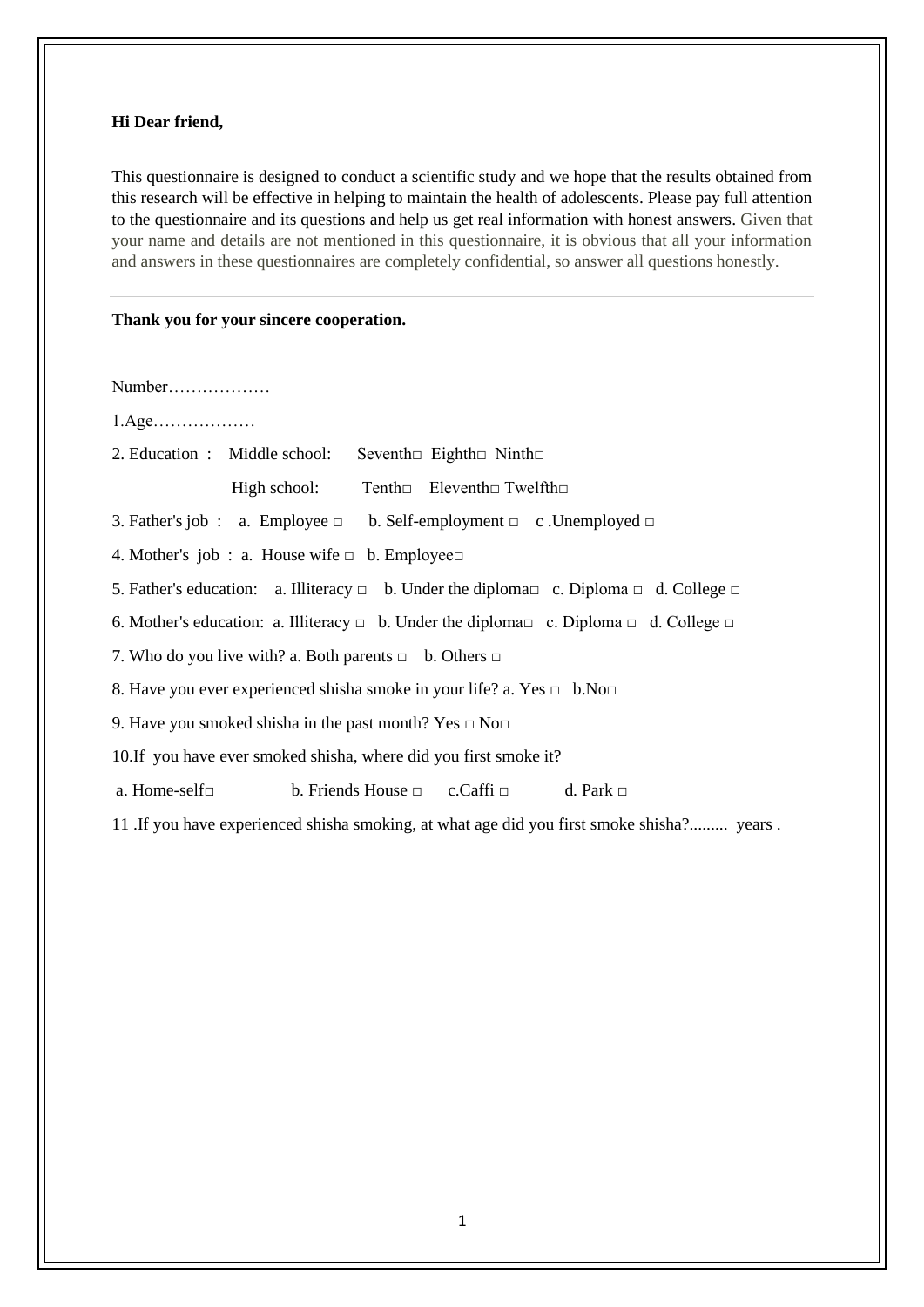### ➢ **Please read these questions carefully and tell us your opinion about these sentences.**

### **1. Shisha Smoking will help me feel relaxed.**

a. I strongly disagree O b. I disagree O c. neutral O d. I agree O e. I strongly agree O

### **2. Shisha Smoking will help me focus more.**

a. I strongly disagree O b. I disagree O c. neutral O d. I agree O e. I strongly agree O

#### **3. Shisha Smoking will help me forget my problems more easily.**

a. I strongly disagree O b. I disagree O c. neutral O d. I agree O e. I strongly agree O

### **4. Shisha Smoking will help me spend more time with my friends.**

a. I strongly disagree O b. I disagree O c. neutral O d. I agree O e. I strongly agree O

### **5. Shisha Smoking will help me control my weight**.

a. I strongly disagree O b. I disagree O c. neutral O d. I agree O e. I strongly agree O

# **6 Shisha Smoking is pleasurable for me.**

a. I strongly disagree O b. I disagree O c. neutral O d. I agree O e. I strongly agree O

**7. Shisha Smoking can reduce my anger.**

a. I strongly disagree O b. I disagree O c. neutral O d. I agree O e. I strongly agree O

### **8. If I smoke Shisha, I will waste my money.**

a. I strongly disagree O b. I disagree O c. neutral O d. I agree O e. I strongly agree O

### **9. The risk of Shisha Smoking is lower than cigarettes**.

a. I strongly disagree O b. I disagree O c. neutral O d. I agree O e. I strongly agree O

## **10. Shisha Smoking makes me happy.**

a. I strongly disagree O b. I disagree O c. neutral O d. I agree O e. I strongly agree O

### **11. Shisha Smoking makes me look more attractive.**

a. I strongly disagree O b. I disagree O c. neutral O d. I agree O e. I strongly agree O

# ➢ **Dear student; The following questions measure the views of those around you and the extent to which you are influenced by others about shisha smoking . Please answer honestly.**

#### **1. My best friend's opinion about shisha smoking is that I :**

- a. I never smoke shisha  $□$
- b. He/she hates that I smoke shisha  $\Box$
- c. It doesn't matter to him/her $\Box$
- d. Sometimes I smoke shisha □
- e. I must smoke shisha  $□$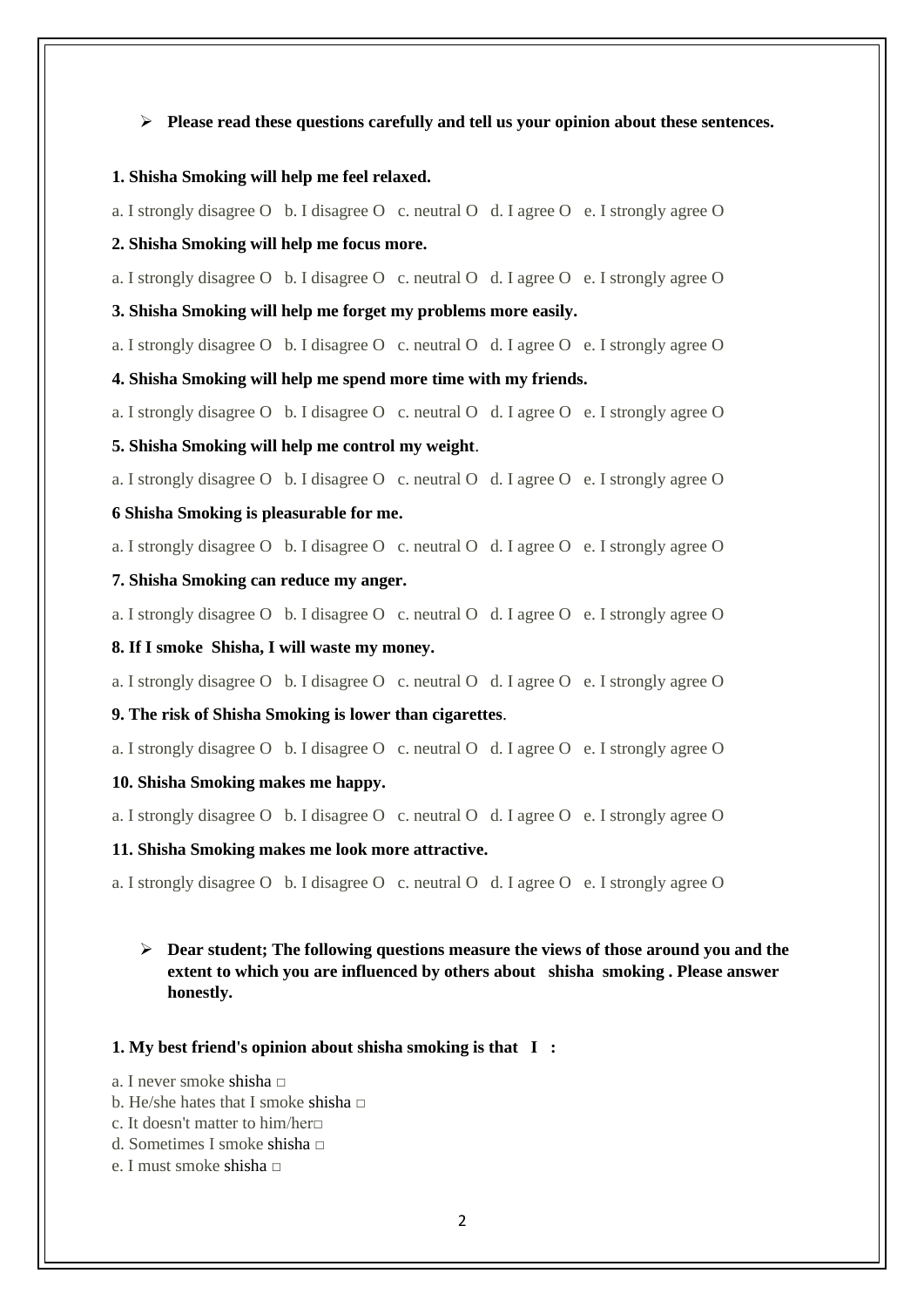**2. According to the answer of the previous question, I accept my best friend's opinion about shisha smoking**.

a. Always O b. often O c. sometimes O d. seldom O e. never O

### **3. My parent's opinion about shisha is that I :**

- a. I never smoke shisha □
- b. He/she hates that I smoke shisha  $\Box$
- c. It doesn't matter to him/her $\Box$
- d. Sometimes I smoke shisha  $□$
- e. I must smoke shisha  $□$

# **4. According to the answer of the previous question, I accept my parent's opinion about shisha smoking.**

a. Always O b. often O c. sometimes O d. seldom O e. never O

### **5. My teacher's opinion about shisha smoking is that I :**

- a. I never smoke shisha  $□$
- b. He/she hates that I smoke shisha  $□$
- c. It doesn't matter to him/her□
- d. Sometimes I smoke shisha  $\Box$
- e. I must smoke shisha  $\Box$

# **6. According to the answer of the previous question, I accept my teacher's opinion about shisha smoking.**

- a. Always O b. often O c. sometimes O d. seldom O e. never O
	- ➢ **Imagine you are among your friends and there is a shisha and some of your friends are smoking shisha, if a friend offers you smoke shisha, how likely is it that you will do some of the following?**

### **a. Take shisha hose and start smoking shisha.**

|                                                        | a. Extremely likely O | b. most likely O | c. maybe O | d. less likely O | e. never O        |  |  |  |  |
|--------------------------------------------------------|-----------------------|------------------|------------|------------------|-------------------|--|--|--|--|
| b. Smoke shisha with your friends until the end.       |                       |                  |            |                  |                   |  |  |  |  |
|                                                        | a. Extremely likely O | b. most likely O | c. maybe O | d. less likely O | e. never $\Omega$ |  |  |  |  |
| c. Thank your friends and give them a negative answer. |                       |                  |            |                  |                   |  |  |  |  |
|                                                        | a. Extremely likely O | b. most likely O | c. maybe O | d. less likely O | e. never $\Omega$ |  |  |  |  |
| d. Leave the location                                  |                       |                  |            |                  |                   |  |  |  |  |
|                                                        | a. Extremely likely O | b. most likely O | c. maybe O | d. less likely O | e. never O        |  |  |  |  |
|                                                        |                       |                  |            |                  |                   |  |  |  |  |

# ➢ **In this section, imagine the personality of shisha smokers . In your opinion , how appropriate are the following attributes to describe these people?**